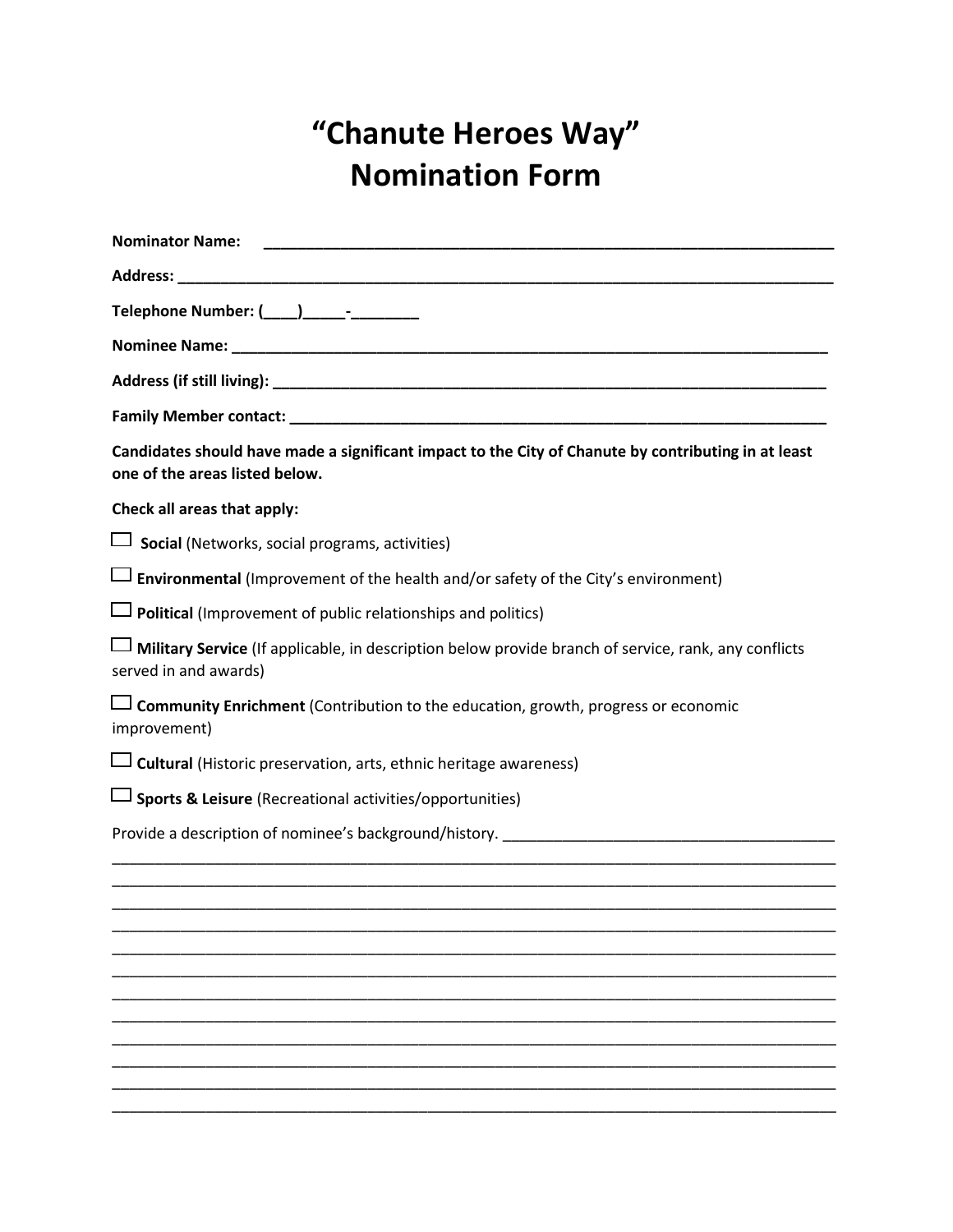Explain what significant contribution(s) the person had that led to the betterment of the City of Chanute or nation; thus improving the quality of life for its citizens:

Nominated by:

(Printed Name)

(Signature)

Date: